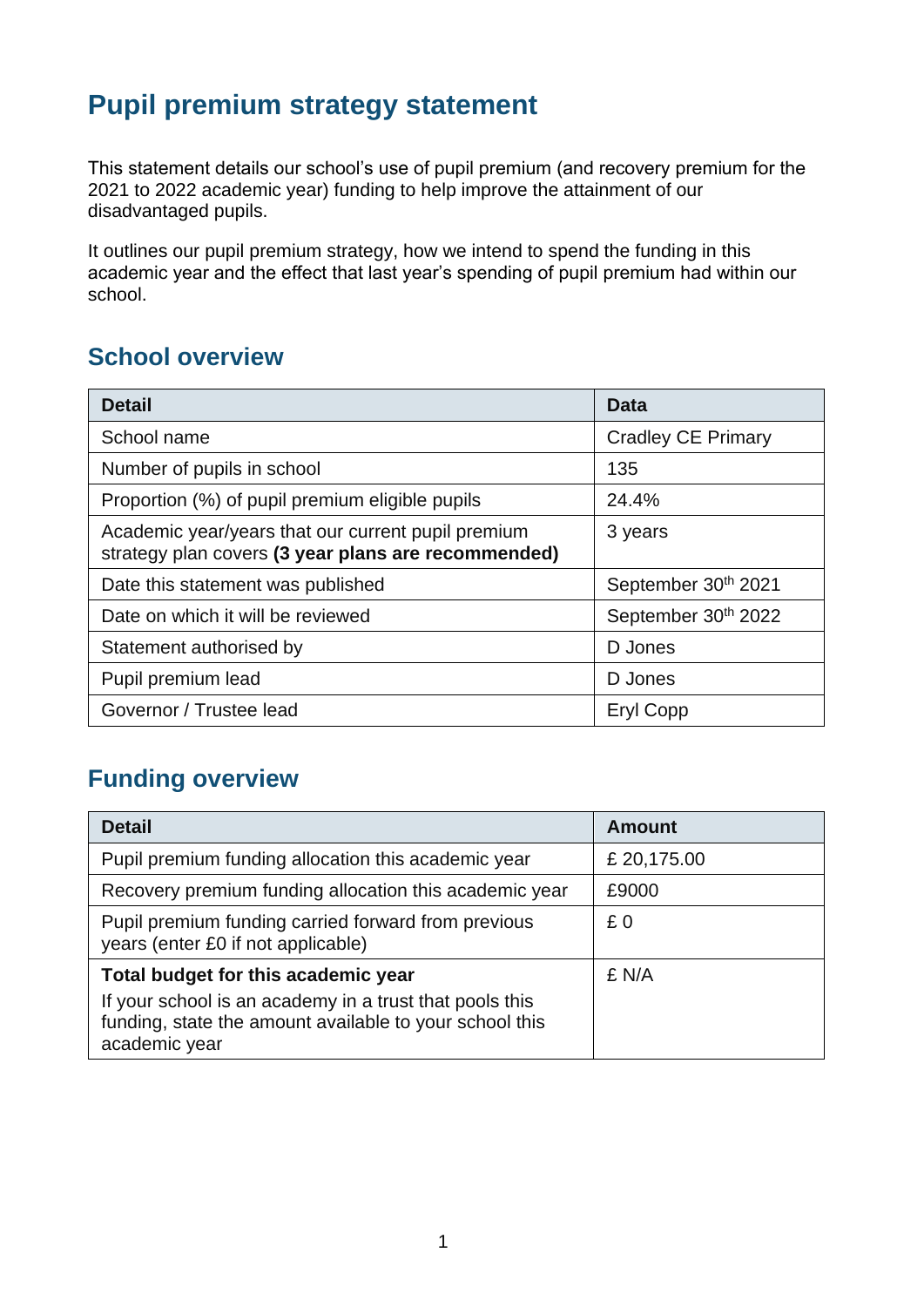# **Part A: Pupil premium strategy plan**

#### **Statement of intent**

The Cradley focus for recovery is based on a three-year strategy of pupil engagement and improvement. Each individual phase, over the years, will have key performance indicators and priorities.

Targeted additional support strategies will result in students being able to have full access to our curriculum and all extra – curricular experiences. All students in the target groups who are currently underperforming because of the impact of their disadvantaged background as well as the additional impact of the pandemic, will make improved progress leading to the narrowing of any attainment gaps.

The current plan is broken down into three phases that address the barriers to learning created by; social and emotional needs, cultural and environmental issues, the impact of Covid 19 as well as the gaps in learning and understanding created by poor attendance over time.

**2021-22 -** the key aspect is reaffirming the school culture and ethos post pandemic. It is important to recognise that before any additional funding is allocated to pupil premium children, we must ensure that all pupils, regardless of social context, are reengaged with high quality teaching, social and emotional support and importantly encouraged to attend school every day in order to address the gaps in learning; where possible, supporting families to rebuild their trust, confidence and reducing the barriers presented by the pandemic.

**2022-23 –** Using quality assessment data from summer '22 to identify key subject areas and key groups of children that will need intervention in order to ensure they can appropriately 'catch up' in attainment and progress. Identify what the data tells us about specific groups and areas of learning.

**2023-24** – Drilling down into the data to identify and work with key children, families and cohorts in order to achieve maximum, wider impact.

The key principles of the three-year strategy plan are based on evidence and data to ensure that we are meeting the needs of all pupils, addressing concerns efficiently and effectively to ensure that pupils can make rapid and sustained progress. In order to do this our plan is comprised of six clear objectives of school improvement listed below:

- To close the disadvantage gap by addressing inequalities and raising the attainment of pupils in low-income families.
- To address gaps in learning and knowledge further impacted by Covid 19.
- To reduce fixed term exclusions and demonstrate improved relationships between pupils
- To provide enhanced emotional support for pupils and families
- To improve reading and phonics results for the disadvantaged
- To reduce persistent absence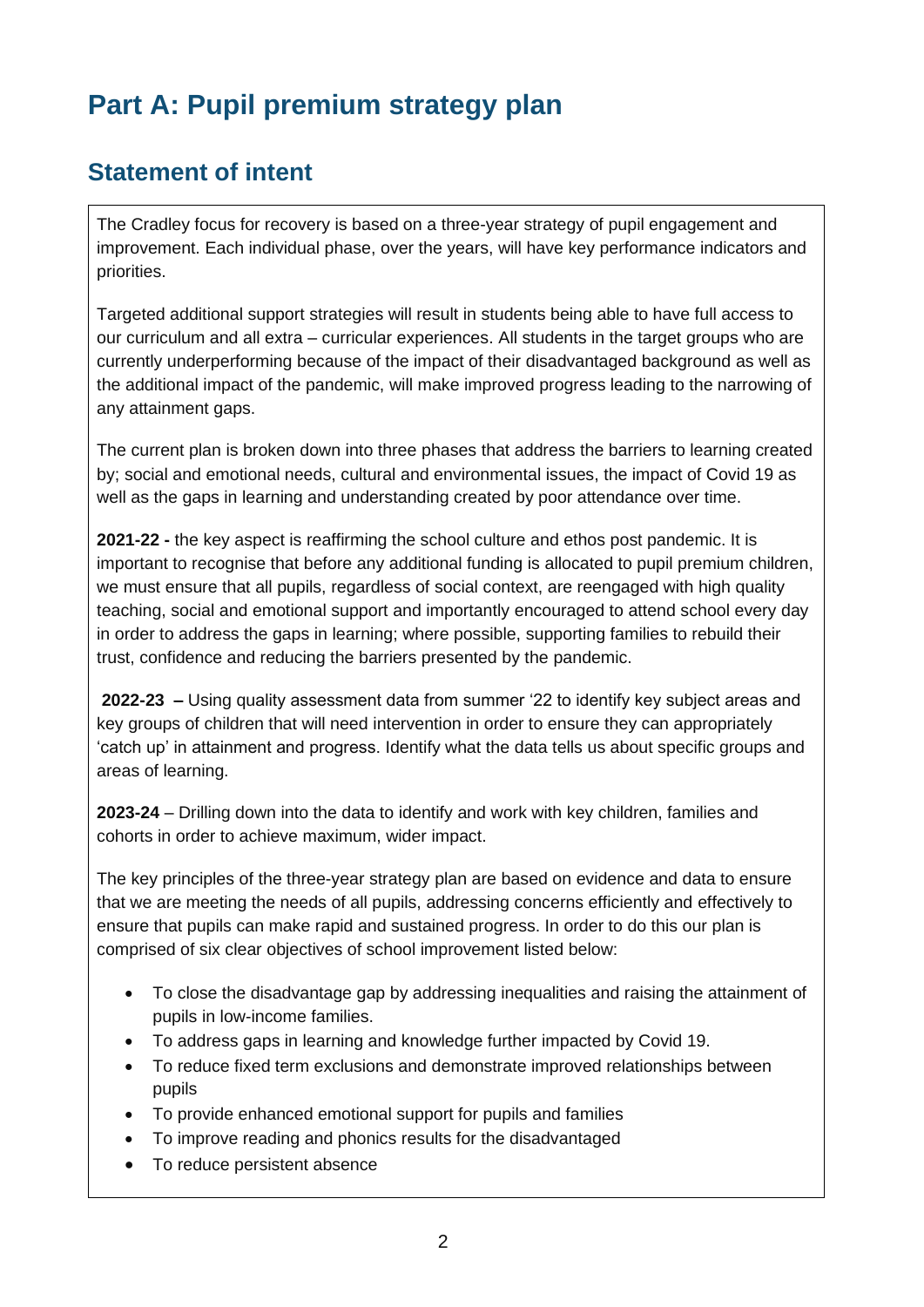### **Challenges**

This details the key challenges to achievement that we have identified among our disadvantaged pupils.

| <b>Challenge</b><br>number | <b>Detail of challenge</b>                                                                                                                                                                                                                                                                                                                                                                                                                                                                                                                                                                                                                |
|----------------------------|-------------------------------------------------------------------------------------------------------------------------------------------------------------------------------------------------------------------------------------------------------------------------------------------------------------------------------------------------------------------------------------------------------------------------------------------------------------------------------------------------------------------------------------------------------------------------------------------------------------------------------------------|
| 1                          | Assessments and observations of pupils indicate underdeveloped acquisition<br>of language skills and vocabulary gaps among many disadvantaged pupils.<br>These are evident from Reception through to KS2 and in general, are more<br>prevalent among our disadvantaged pupils than their peers.                                                                                                                                                                                                                                                                                                                                           |
| $\overline{2}$             | Our attendance data over the last 3 years indicates that there is a legacy of<br>persistent absenteeism among disadvantaged pupils. Persistent absence has<br>increased due to Covid data shows that amongst disadvantaged pupils,<br>persistent absence has steadily increased:                                                                                                                                                                                                                                                                                                                                                          |
|                            | Our assessments and observations indicate that absenteeism is negatively<br>impacting disadvantaged pupils' progress in reading, writing and math. 8 of the<br>14 pupils with an identified SEN need are persistently absent.                                                                                                                                                                                                                                                                                                                                                                                                             |
| 3                          | Assessments, observations, and discussions with pupils suggest<br>disadvantaged pupils generally have greater difficulties with phonics than their<br>peers, especially in year 1. This negatively impacts their development as<br>readers and impacts their learning in subsequent years.                                                                                                                                                                                                                                                                                                                                                |
| 4                          | Our assessments including parent surveys, observations and discussions with<br>pupils and families have identified social and emotional issues for many pupils,<br>notably due to low income, a lack of routine and support and a lack of<br>enrichment opportunities during school closure caused by Covid 19. These<br>challenges particularly affect disadvantaged pupils, including their attainment.<br>Teacher SEN and safeguarding referrals for support have markedly increased<br>during the pandemic. 24 pupils (14 of whom are disadvantaged) currently<br>require additional support with SEN and social and emotional needs. |
| 5                          | Our assessments and observations indicate that the education and wellbeing of<br>many of our disadvantaged pupils have been impacted by partial school<br>closures to a greater extent than for other pupils. These findings are supported<br>by lack of remote learning engagement and national studies.<br>This has resulted in knowledge gaps leading to pupils falling further behind<br>age-related expectations, especially in writing and the application of language<br>and vocabulary.                                                                                                                                           |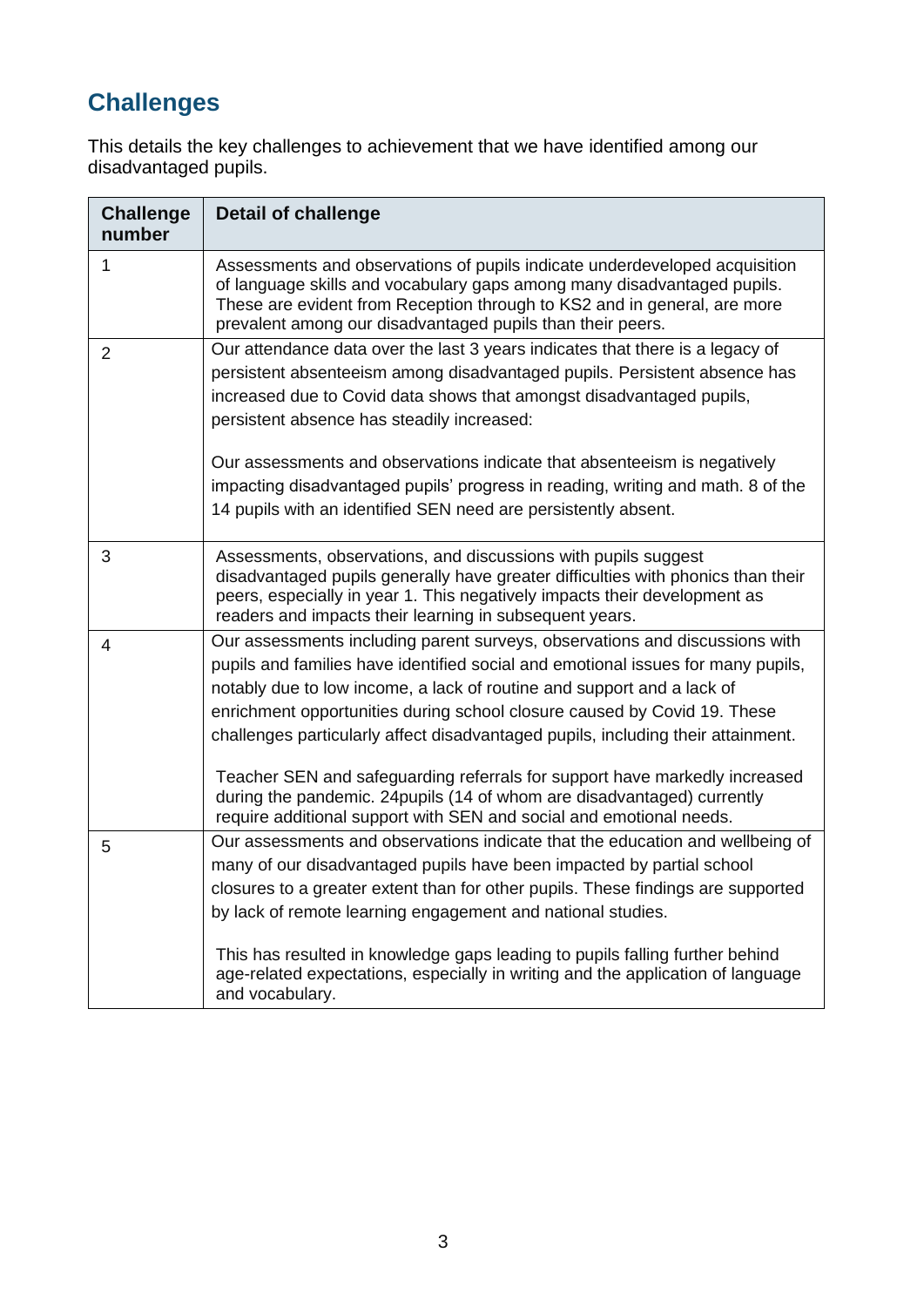#### **Intended outcomes**

This explains the outcomes we are aiming for **by the end of our current strategy plan**, and how we will measure whether they have been achieved.

| <b>Intended outcome</b>                                                                                                           | <b>Success criteria</b>                                                                                                                                                                                                                                                                                       |
|-----------------------------------------------------------------------------------------------------------------------------------|---------------------------------------------------------------------------------------------------------------------------------------------------------------------------------------------------------------------------------------------------------------------------------------------------------------|
| Improved oral language skills and vocabulary<br>among disadvantaged pupils.                                                       | Assessments and observations indicate<br>significantly improved oral language among<br>disadvantaged pupils. This is evident when<br>triangulated with other sources of evidence,<br>including engagement in lessons, book<br>scrutiny and ongoing formative assessment.                                      |
| To achieve and sustain improved attendance<br>for all pupils, particularly our disadvantaged<br>pupils.                           | Sustained high attendance from 2024/25<br>demonstrated by:                                                                                                                                                                                                                                                    |
|                                                                                                                                   | the overall absence rate for all pupils is in<br>٠<br>line or above national average, and the<br>attendance gap between disadvantaged<br>pupils and their non-disadvantaged peers<br>being reduced by 4%.                                                                                                     |
|                                                                                                                                   | the percentage of all pupils who are<br>persistently absent being below pre -<br>covid national figures and the figure<br>among disadvantaged pupils being no<br>more than 9%                                                                                                                                 |
| Improved reading and phonics attainment<br>among disadvantaged pupils.                                                            | In year 1 and 2, phonics to be between $+$ or<br>- 2% of the national phonics data and<br>above local authority averages.<br>KS2 reading outcomes in 2024/25 show that<br>outcomes of disadvantaged pupils have<br>greatly improved over time, allowing them to<br>be representative of the national average. |
| To achieve and sustain improved wellbeing<br>for all pupils and families in our school,<br>particularly our disadvantaged pupils. | Sustained high levels of wellbeing from<br>2024/25 demonstrated by:<br>qualitative data from student voice,                                                                                                                                                                                                   |
|                                                                                                                                   | student and parent surveys and teacher<br>observations                                                                                                                                                                                                                                                        |
|                                                                                                                                   | a significant increase in participation in<br>enrichment activities, particularly among<br>disadvantaged pupils                                                                                                                                                                                               |
|                                                                                                                                   | High levels of support for parents from<br>family support and the wider pastoral<br>team.                                                                                                                                                                                                                     |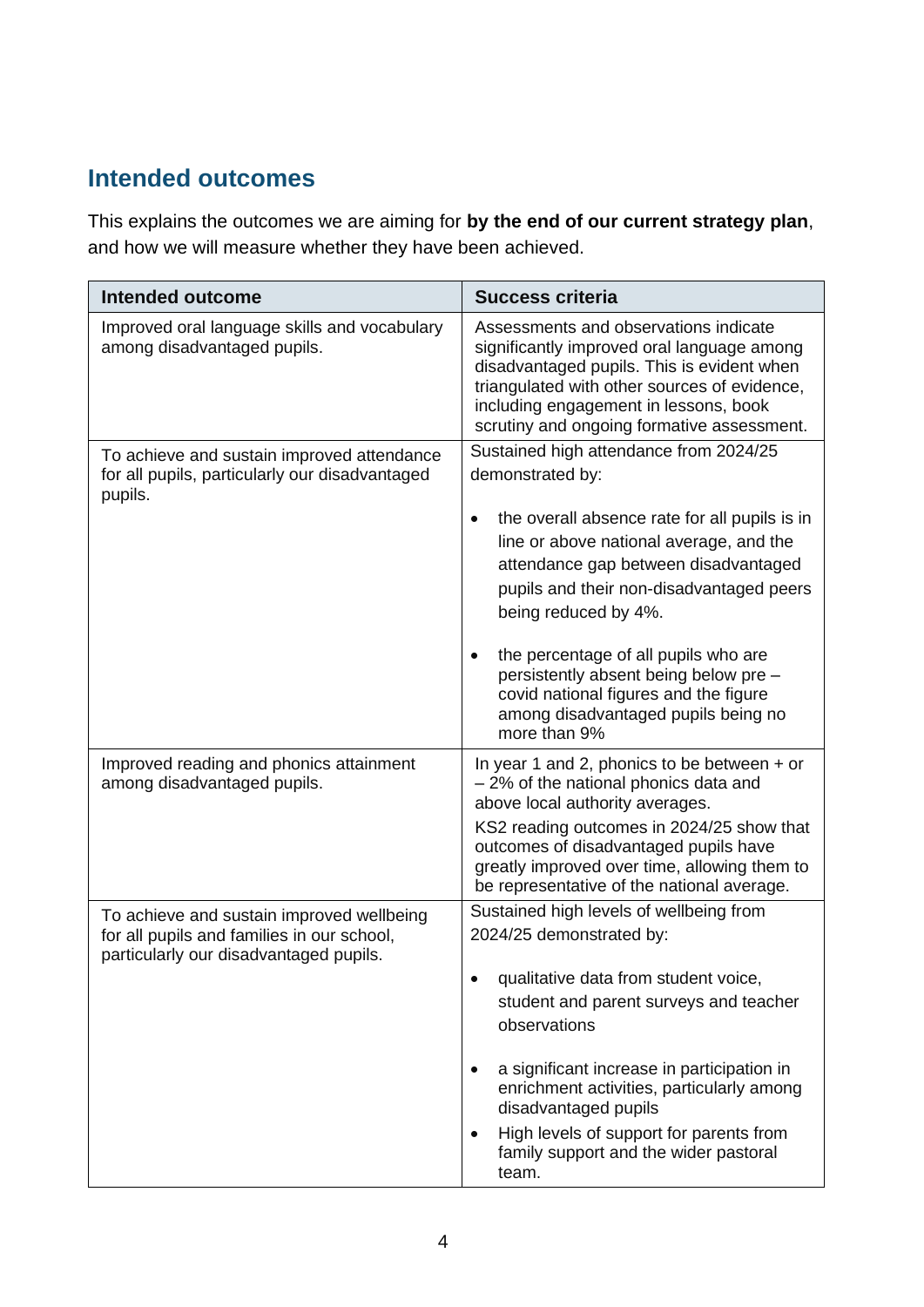|                                                                                         | Celebrating the diversity of all families<br>ensuring greater degree of engagement<br>through the curriculum                                                                                                                                                                                                                                                         |
|-----------------------------------------------------------------------------------------|----------------------------------------------------------------------------------------------------------------------------------------------------------------------------------------------------------------------------------------------------------------------------------------------------------------------------------------------------------------------|
| Improved writing and language attainment for<br>disadvantaged pupils at the end of KS2. | KS2 writing outcomes in 2024/25 show that:<br>Writing outcomes are in line with national<br>figures as reflected in the last KS2<br>statutory data return<br>Sustained and secure Progress of writing<br>across all attainment groups across the<br>school is evident<br>In year assessment, end of KS assessment,<br>book scrutinies, observations and pupil voice. |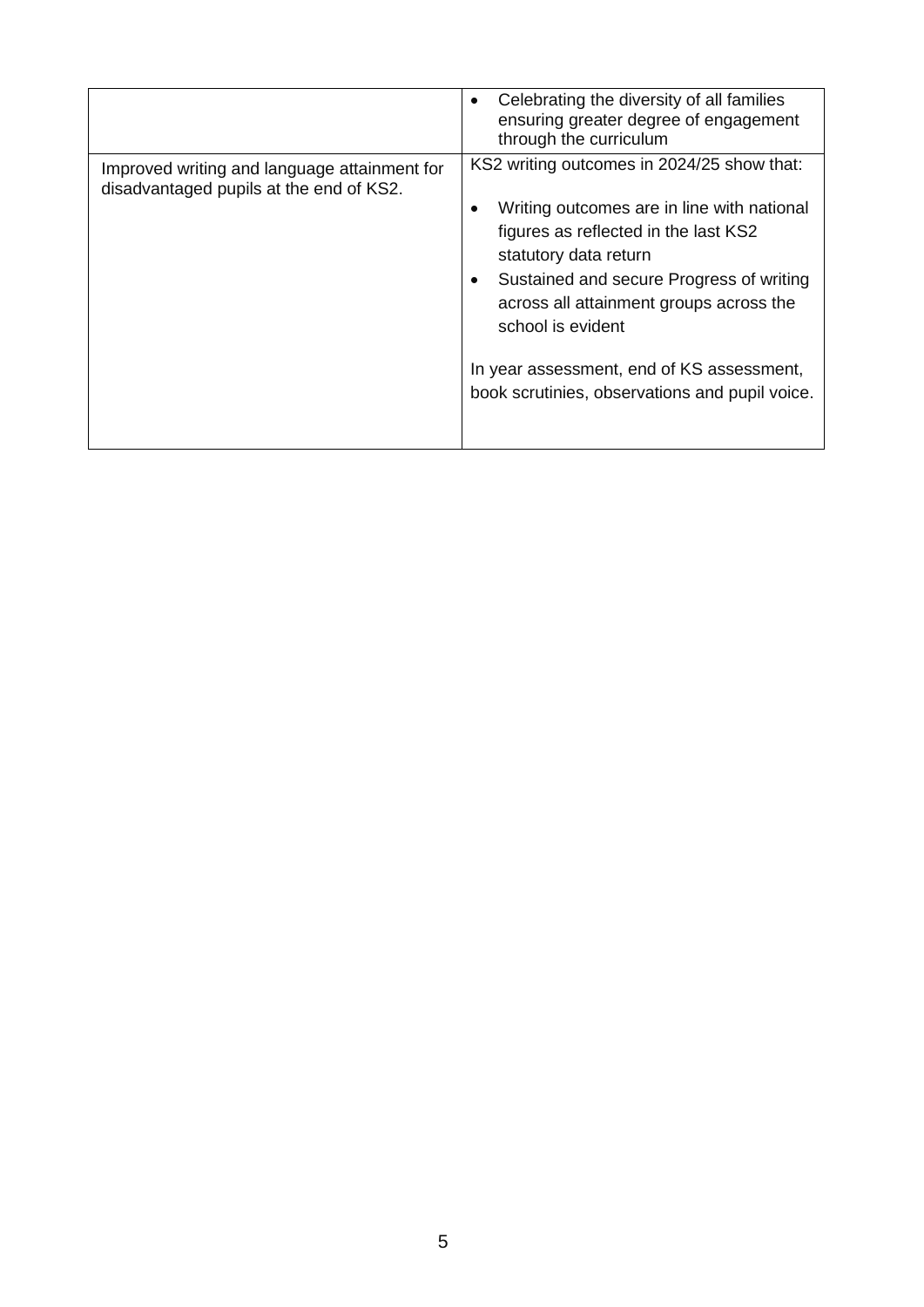### **Activity in this academic year**

This details how we intend to spend our pupil premium (and recovery premium funding) **this academic year** to address the challenges listed above.

#### **Teaching (for example, CPD, recruitment and retention)**

Budgeted cost: £ 10,175

| <b>Activity</b>                                                                                                                                                                                                                                                                                  | <b>Evidence that supports this</b><br>approach                                                                                                                                                                                                                                                                                                     | <b>Challenge</b><br>number(s)<br>addressed |
|--------------------------------------------------------------------------------------------------------------------------------------------------------------------------------------------------------------------------------------------------------------------------------------------------|----------------------------------------------------------------------------------------------------------------------------------------------------------------------------------------------------------------------------------------------------------------------------------------------------------------------------------------------------|--------------------------------------------|
| Training for staff in<br>T4W.                                                                                                                                                                                                                                                                    | T4W to be used across school to<br>give a structure to writing and to<br>support and model for lower<br>attaining children                                                                                                                                                                                                                         | 1, 3 and 5                                 |
| To purchase a range of<br>resources to enhance<br>the teaching of writing<br>and reading across the<br>school for children to<br>develop their language,<br>vocabulary and<br>compositional skills by<br>ensuring high quality<br>teaching and learning is<br>in place throughout the<br>school. | A wide range of evidence suggest that<br>ensuring clear links between reading,<br>oracy and written composition supports<br>rapid improvement in all pupil's<br>vocabulary<br>Improving Literacy in Key Stage 2   EEF<br>(educationendowmentfoundation.org.uk)<br>Improving Literacy in Key Stage 1   EEF<br>(educationendowmentfoundation.org.uk) | $1,3$ and $5$                              |
| <b>Training Required for</b><br>the delivery of RWI<br>phonics for all staff new<br>to school or new to KS1                                                                                                                                                                                      | Phonics approaches have a strong<br>evidence base that indicates a positive<br>impact on the accuracy of word reading<br>(though not necessarily comprehension),<br>particularly for disadvantaged pupils:                                                                                                                                         | 3                                          |
| We will purchase<br>resources and fund<br>ongoing teacher<br>training and release<br>time.                                                                                                                                                                                                       | There is a compelling evidence base that<br>suggests oral language interventions,<br>including dialogic activities such as high-<br>quality classroom discussion, are<br>inexpensive to implement with high<br>impacts on reading:<br>Oral language interventions   Toolkit Strand<br><b>Education Endowment Foundation   EEF</b>                  | $\overline{1}$                             |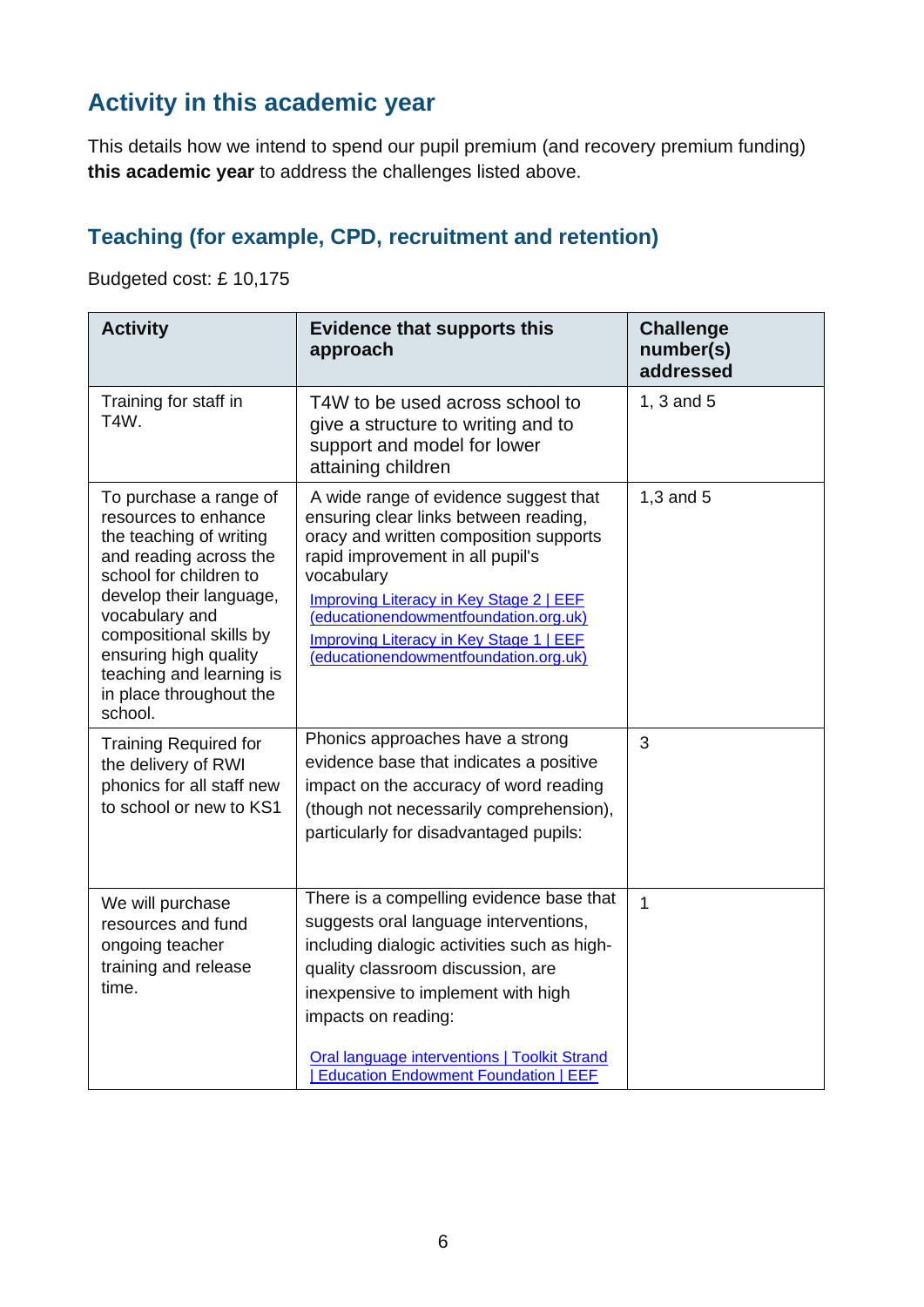#### **Targeted academic support (for example, tutoring, one-to-one support structured interventions)**

Budgeted cost: £5.240

| <b>Activity</b>                                                                                                                                                                                                                         | <b>Evidence that supports this</b><br>approach                                                                                                                                                                                                                                                                                                                                    | <b>Challenge</b><br>number(s)<br>addressed |
|-----------------------------------------------------------------------------------------------------------------------------------------------------------------------------------------------------------------------------------------|-----------------------------------------------------------------------------------------------------------------------------------------------------------------------------------------------------------------------------------------------------------------------------------------------------------------------------------------------------------------------------------|--------------------------------------------|
| To deploy a rigorous<br>and effective timetable<br>of structured<br>interventions across<br>both Key Stages<br>focussing on the gaps<br>in reading, writing and<br>math; supported by a<br>rigorous CPD offer for<br>all support staff. | Well-planned and delivered, strategic<br>interventions can allow for rapid progress<br>and have a significant impact on pupil's<br>attainment.<br><b>Making Best Use of Teaching Assistants  </b><br>EEF (educationendowmentfoundation.org.uk)                                                                                                                                    | 1, 5                                       |
| Purchase of a<br>programme to improve<br>listening, narrative and<br>vocabulary skills for<br>disadvantaged pupils<br>who have relatively low<br>spoken language skills.                                                                | Oral language interventions can have a<br>positive impact on pupils' language skills.<br>Approaches that focus on speaking,<br>listening and a combination of the two<br>show positive impacts on attainment:<br>Oral language interventions   EEF<br>(educationendowmentfoundation.org.uk)                                                                                       | $\mathbf 1$                                |
| <b>Additional phonics</b><br>sessions targeted at<br>disadvantaged pupils<br>who require further<br>phonics support.                                                                                                                    | Phonics approaches have a strong<br>evidence base indicating a positive<br>impact on pupils, particularly from<br>disadvantaged backgrounds. Targeted<br>phonics interventions have been shown<br>to be more effective when delivered as<br>regular sessions over a period up to 12<br>weeks:<br><b>Phonics   Toolkit Strand   Education</b><br><b>Endowment Foundation   EEF</b> | 1                                          |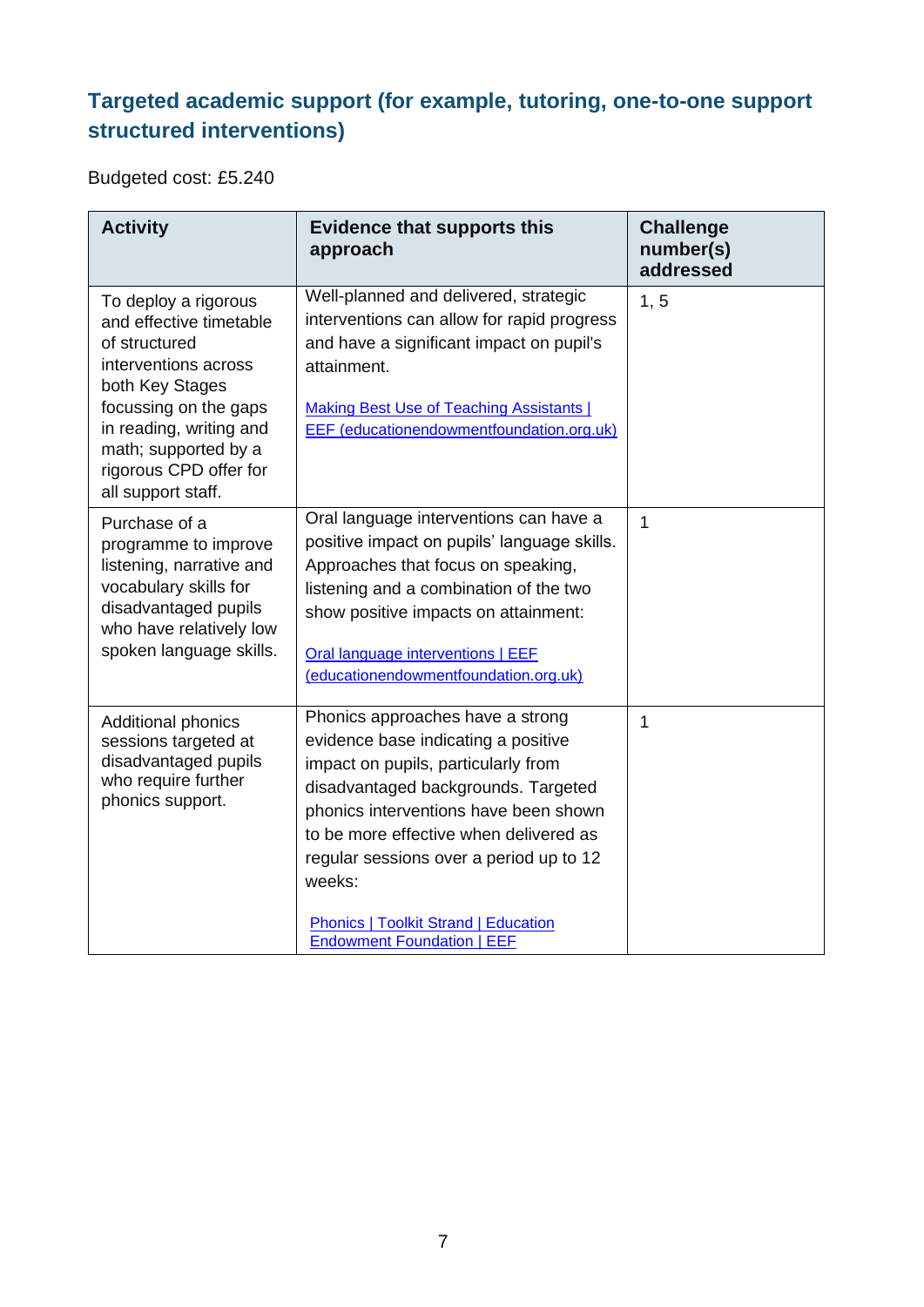#### **Wider strategies (for example, related to attendance, behaviour, wellbeing)**

Budgeted cost: £4760

| <b>Activity</b>                                                                                                                                                                                                                                                                                                                                                                                                       | <b>Evidence that supports this</b><br>approach                                                                                                                                                                                                                                                                                      | <b>Challenge</b><br>number(s)<br>addressed |
|-----------------------------------------------------------------------------------------------------------------------------------------------------------------------------------------------------------------------------------------------------------------------------------------------------------------------------------------------------------------------------------------------------------------------|-------------------------------------------------------------------------------------------------------------------------------------------------------------------------------------------------------------------------------------------------------------------------------------------------------------------------------------|--------------------------------------------|
| In addition to our Thrive<br>approach employ an<br>addition member of staff<br>to carry out additional<br>sessions to provide<br>provide enhanced<br>emotional support for a<br>greater number of<br>children and families. We<br>will improve the quality of<br>Thrive which will be<br>embedded into routine<br>educational practices<br>and supported by<br>professional<br>development and training<br>for staff. | There is extensive evidence associating<br>childhood social and emotional skills with<br>improved outcomes at school and in later<br>life (e.g., improved academic<br>performance, attitudes, behaviour and<br>relationships with peers):<br><b>EEF</b> Social and Emotional Learning.pdf(e)<br>ducationendowmentfoundation.org.uk) | $\overline{4}$                             |
| Create a positive and<br>supportive environment<br>which allows ongoing<br>holistic assessment of<br>pupils and their needs;<br>ensuring all pupils have<br>access to high quality<br>teaching and learning.                                                                                                                                                                                                          | Evidence and research informs us that<br>a range of teaching strategies should be<br>considered when working with pupils<br>with SEN<br><b>Special Educational Needs in Mainstream</b><br>Schools   EEF<br>(educationendowmentfoundation.org.uk)                                                                                    | $\overline{4}$                             |
| Embedding principles of<br>good practice set out in<br>the DfE's <b>Improving</b><br><b>School Attendance</b><br>advice.<br>This will involve<br>additional training to<br>support key members<br>of the team                                                                                                                                                                                                         | The DfE guidance has been informed<br>by engagement with schools that have<br>significantly reduced levels of absence<br>and persistent absence.                                                                                                                                                                                    | $\overline{2}$                             |

#### **Total budgeted cost: £ 20175**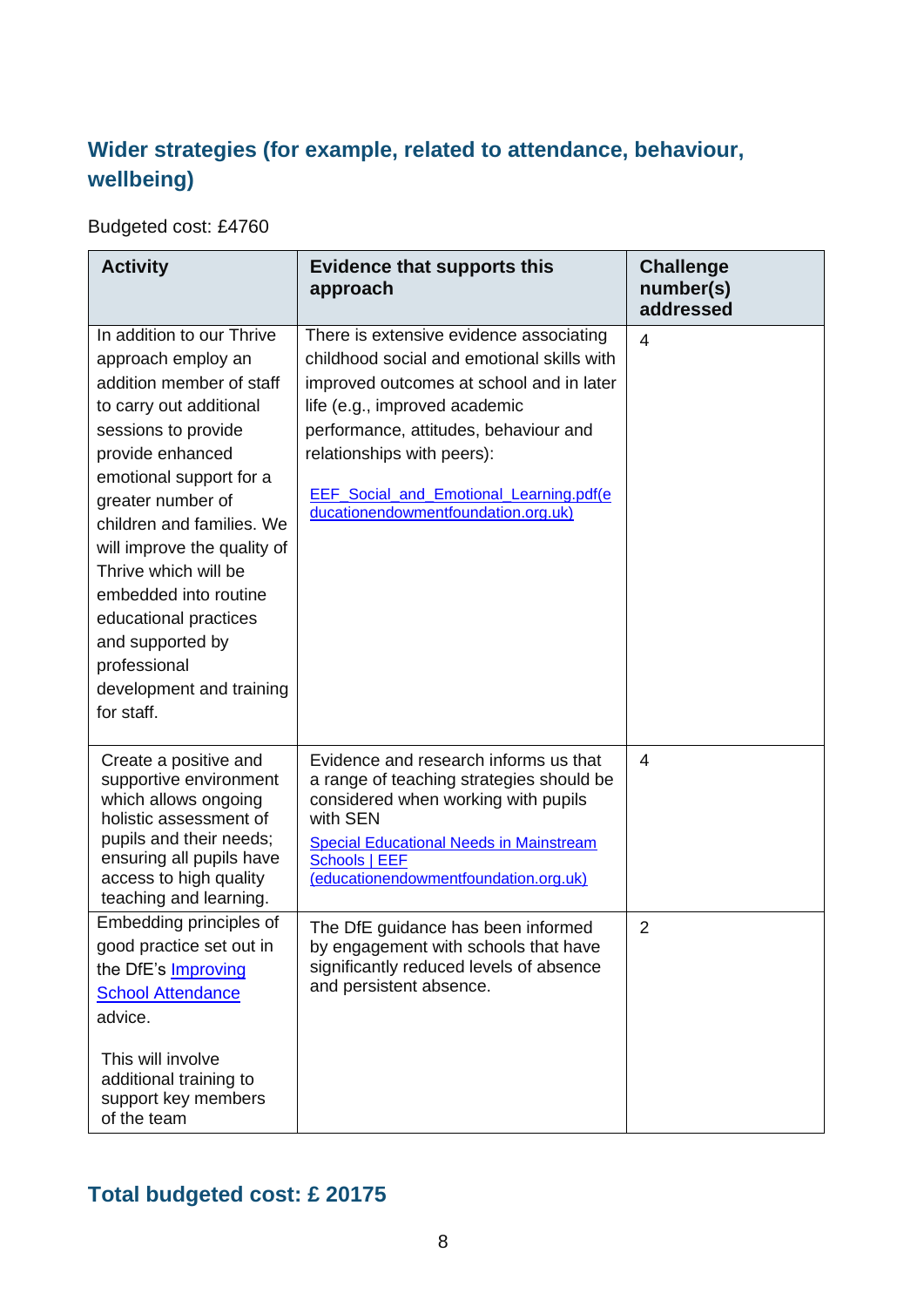## **Part B: Review of outcomes in the previous academic year**

#### **Pupil premium strategy outcomes**

This details the impact that our pupil premium activity had on pupils in the 2020 to 2021 academic year.

*Over the course of the year 20/21 the school focussed on five key priorities. Despite the disruption on two national lockdowns, the school continued to work these priorities and the pupil plan. Although there were key successes, there were also obvious areas that continued to be of high priority.* 

*A year 2 'covid catch up' group was established in order to support the gaps in learning prevalent especially in a specific group of disadvantaged pupils within that cohort. This was a full-time group supporting the attainment in phonics, reading, writing and maths. As a result 85% of the cohort passed the year 2 phonics test. However, the outcomes in writing and reading continued to be impacted with 28% of disadvantaged pupils meeting age related expectation in writing and 43% of disadvantaged pupils meeting age related expectation in reading. The gap in reading between pupil premium children and non was 33% and in writing was 44%*

*Reading results show that we have significant gaps in progress and attainment in lower KS2 and more specifically amongst disadvantaged pupils. Further work is needed to identify those children who need greater support in this area of the curriculum therefor the spend allocated will further enhance the reading offer across the school and support the clear assessment and identification of pupils need additional support in reading. Not only is effective assess a key objective for this year but raising the profile and importance of reading at home is just as crucial to our three-year strategy.* 

*Year 1 results in phonics show that there is still a gap between pupil premium and nonpupil premium and this will be a key focus of the plan, being addressed over time.* 

*Although there was continued progress in Early years language acquisition and development, there is still some poor communication and interaction skills upon entry to the nursery which has been further compounded by two lockdowns, therefore it is imperative to allocate of proportion of our funding to ensure that this particular cohort of children are able to engage with the national curriculum and be given every opportunity to make progress.* 

*The development of the curriculum had a huge impact on all children across the school; enhancing children's knowledge of diversity, promoting the importance of education and improving their self -esteem and well-being. Not only did this have an academic impact on our pupils, but it also further reduced the recorded incidents of*